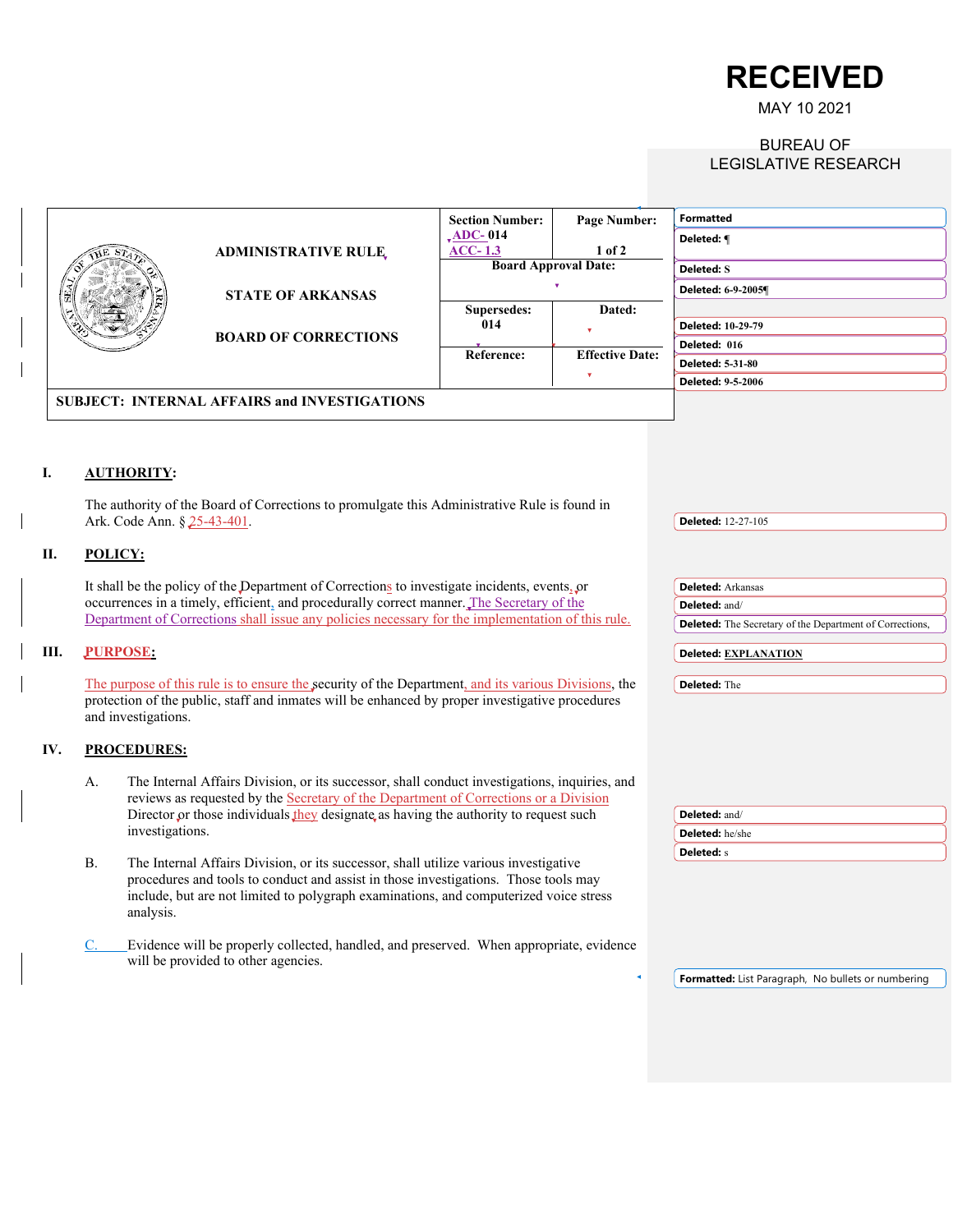|     | Page 2 of $2$<br>AR 014 – Internal Affairs and Investigations                                                                                                                                                                                                                                                                                                                                     | Deleted: $3$                                         |
|-----|---------------------------------------------------------------------------------------------------------------------------------------------------------------------------------------------------------------------------------------------------------------------------------------------------------------------------------------------------------------------------------------------------|------------------------------------------------------|
|     |                                                                                                                                                                                                                                                                                                                                                                                                   | Formatted: Indent: Left: 1", No bullets or numbering |
| D.  | Reports will be completed accurately and promptly.                                                                                                                                                                                                                                                                                                                                                |                                                      |
|     | Criminal acts will be promptly referred to the appropriate law enforcement agency having<br>jurisdiction.                                                                                                                                                                                                                                                                                         | Formatted: Indent: Left: 0.5", Hanging: 0.5"         |
| F.  | All staff shall cooperate with the investigative personnel.                                                                                                                                                                                                                                                                                                                                       | Formatted: Indent: Left: 0.5"                        |
| G.  | Upon completion of the information gathering process, an investigative report will be<br>forwarded to the requesting official and to Secretary and the appropriate Division<br>Director for final disposition.                                                                                                                                                                                    | Formatted: Indent: Left: 0.5", Hanging: 0.5"         |
| V.  | <b>CONFIDENTIALITY AND RELEASE OF INFORMATION:</b>                                                                                                                                                                                                                                                                                                                                                | Formatted: Indent: Left: 0.5"                        |
|     | All notes, reports, tape recordings, and any other materials generated during and Internal Affairs<br>investigations are considered confidential. Dissemination of investigative information will be in<br>accordance with all federal and state laws, including, but not limited to the Arkansas Freedom of<br>Information Act and dissemination shall be coordinated by the Secretary's office. |                                                      |
| VI. | <b>REFERENCES:</b>                                                                                                                                                                                                                                                                                                                                                                                |                                                      |
|     | AR 005 - Reporting of Incidents                                                                                                                                                                                                                                                                                                                                                                   |                                                      |
|     |                                                                                                                                                                                                                                                                                                                                                                                                   | Formatted: Indent: Left: 0.5", No bullets or         |